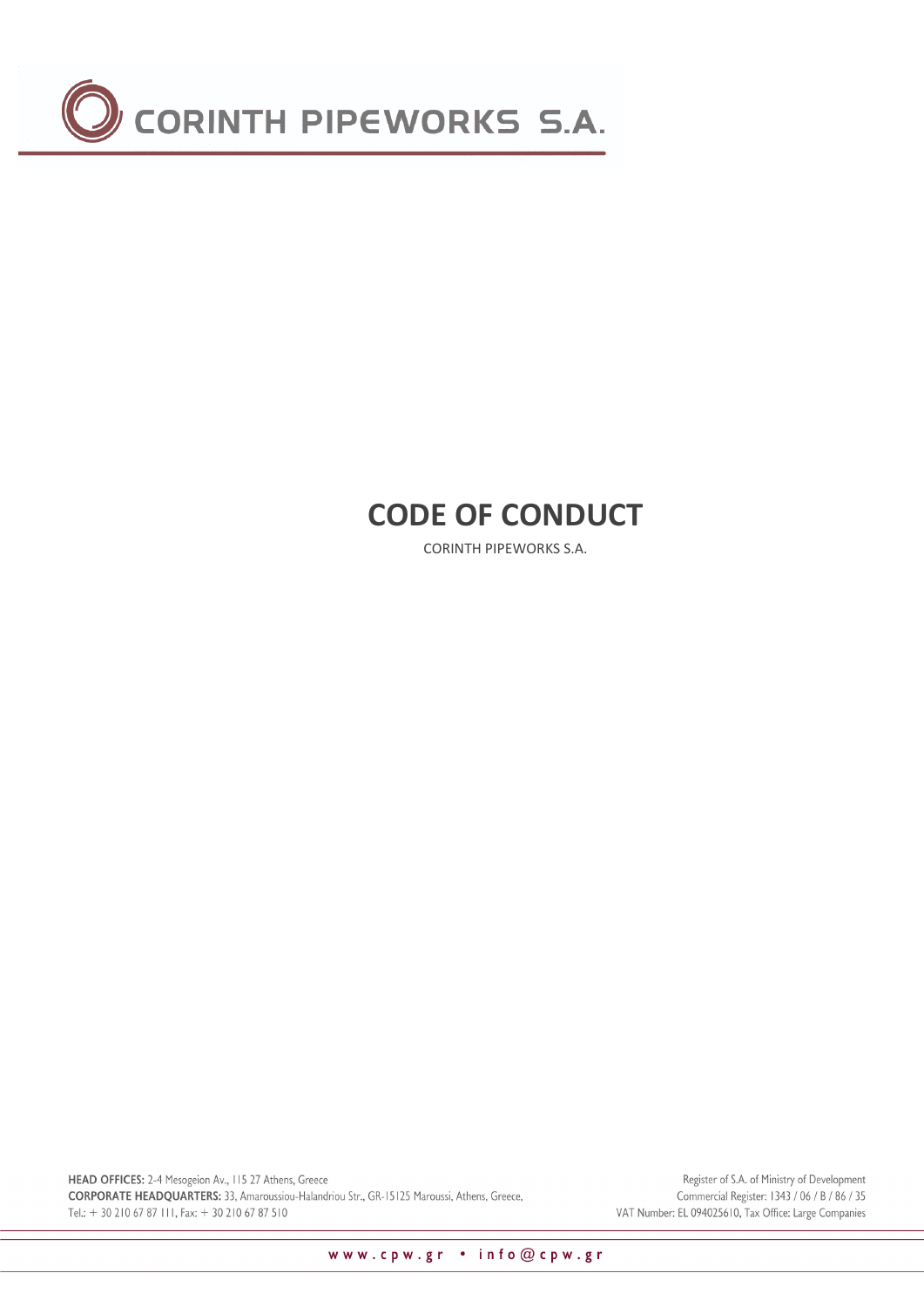# **Contents**

| 1.  |                                                    |
|-----|----------------------------------------------------|
| 2.  |                                                    |
| 3.  |                                                    |
| 4.  |                                                    |
| 5.  | Conduct toward Business Partners and Third Parties |
| 6.  |                                                    |
| 7.  |                                                    |
| 8.  |                                                    |
| 9.  |                                                    |
| 10. |                                                    |
| 11. |                                                    |
| 12. |                                                    |
| 13. |                                                    |
| 14. |                                                    |
| 15. |                                                    |
| 16. |                                                    |
|     |                                                    |

HEAD OFFICES: 2-4 Mesogeion Av., 115 27 Athens, Greece CORPORATE HEADQUARTERS: 33, Amaroussiou-Halandriou Str., GR-15125 Maroussi, Athens, Greece, Tel.: + 30 210 67 87 111, Fax: + 30 210 67 87 510

Register of S.A. of Ministry of Development Commercial Register: 1343 / 06 / B / 86 / 35 VAT Number: EL 094025610, Tax Office: Large Companies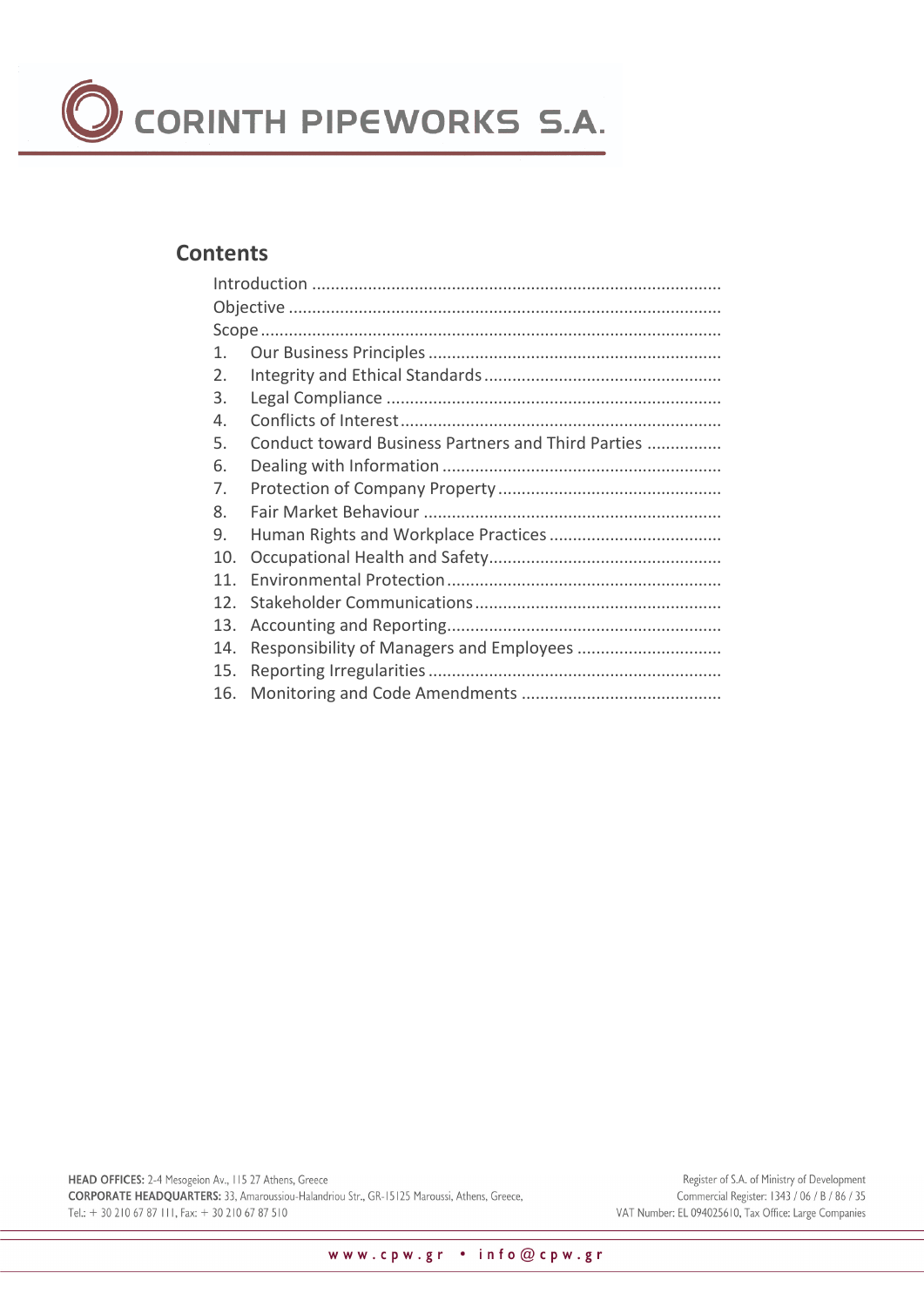### *Introduction*

Our **Code of Conduct,** combined with our rules of corporate governance and our policies, provide the framework for our corporate operations. It is in line with ISO 26000 and the 10 principles of the UN Global Compact, which aims to align businesses with human rights, labour, environmental care and anti-corruption principles. The principles of our Code of Conduct are based on the OECD guideline for multinational enterprises.

Our **Code of Conduct** contains fundamental principles, rules and core values which form the framework for our corporate actions. This set of standards describes the behaviour we expect of our people, as well as the way we conduct our business with our partners and third parties.

CORINTH PIPEWORKS S.A. conducts its business in a framework of relevant laws, regulations and internal policies. However, we recognize that this may not govern all behaviour. We feel it is important for all our customers, suppliers and our own people, as well as other stakeholders, to understand exactly what we stand for and how they can expect us to conduct ourselves.

*The combination of our Code of Business Conduct and Corporate Principles provide an excellent foundation for creating the trust that plays a key role in our sustainable business success.*

### *Objective*

To establish a **Code of Conduct** that further promotes ethics, honesty, transparency and professionalism throughout our Company. We adhere to our **Code of Conduct** with all stakeholders as well as local and international commitments and law.

#### *Scope*

The **Code of Conduct** and its related procedures & measures are applicable to all employees, senior executives, officers and directors of CORINTH PIPEWORKS S.A. and its subsidiaries.

We also encourage subcontractors, suppliers, sales agents, consultants and other business partners to respect the Global Compact principles as well as to adopt the principles included in our Code of Conduct.

HEAD OFFICES: 2-4 Mesogeion Av., 115 27 Athens, Greece CORPORATE HEADQUARTERS: 33, Amaroussiou-Halandriou Str., GR-15125 Maroussi, Athens, Greece, Tel.: + 30 210 67 87 111, Fax: + 30 210 67 87 510

Register of S.A. of Ministry of Development Commercial Register: 1343 / 06 / B / 86 / 35 VAT Number: EL 094025610, Tax Office: Large Companies

3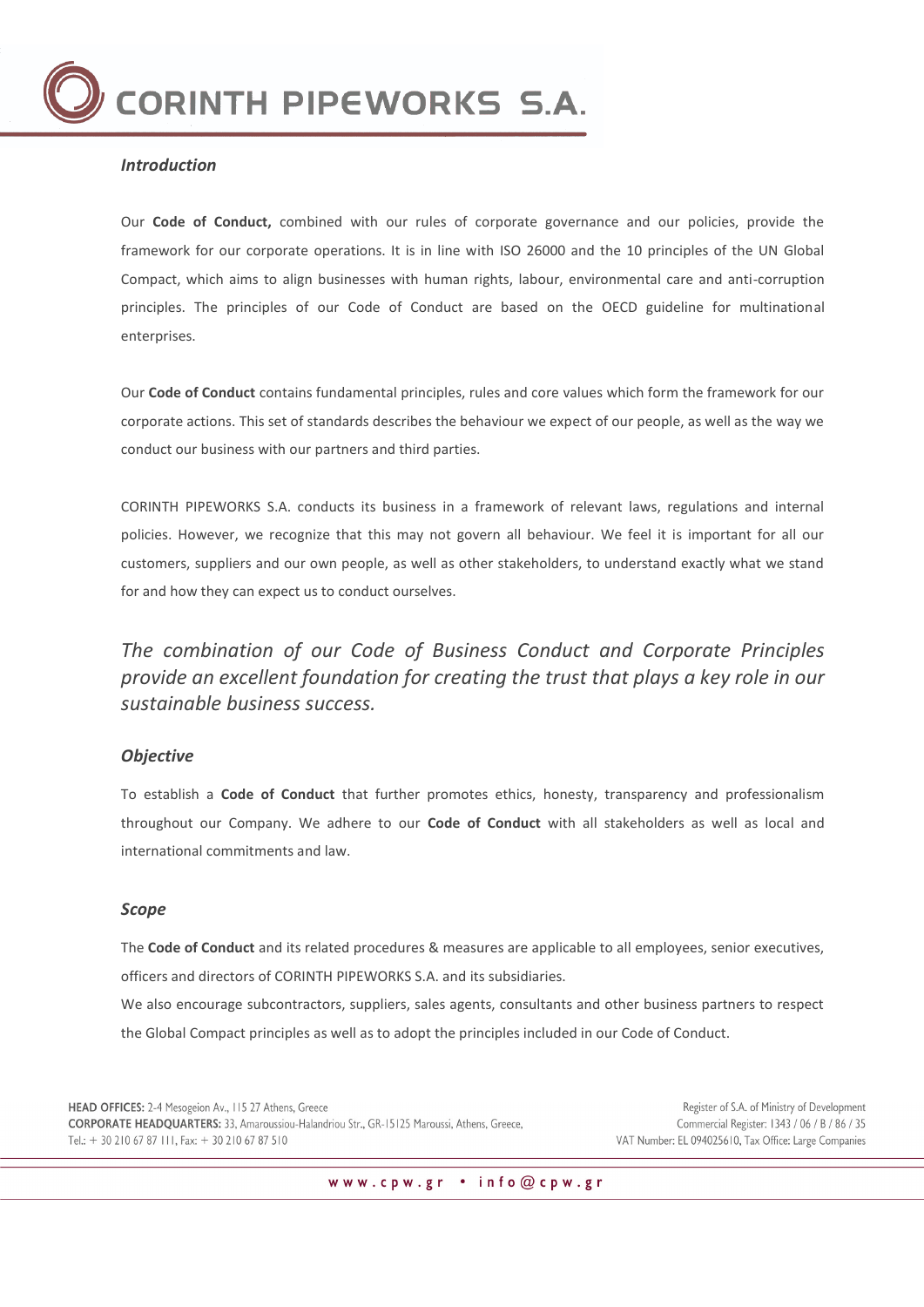### *1. Our Business Principles*

#### **Integrity - Corporate Citizenship**

We respect local and international commitments, law and regulations and act with a high sense of ethics. We acknowledge our obligation to operate safely, protect the environment and support local communities. We invest and actively contribute to the well-being of people, whether they are inside or outside the Company.

#### **Commitment**

We are proud and take personal responsibility to deliver results of high standards, while building long term relationships with our customers and suppliers. We focus on health & safety and we provide a working environment that empowers our people to be productive, result-oriented as well as manage their personal development with passion and integrity.

#### **Focus on Results**

We focus on delivering results of high standards to our customers in an efficient and reliable way. We are decisive and adopt a can-do attitude in order to maximize productivity and business excellence while simultaneously maximizing shareholders' value.

#### **Technological Leadership & Innovation**

We believe in technical expertise in order to constantly deliver high quality and value-added solutions. We develop a learning environment, invest in R&D, technological advancement and state-of-the-art equipment and know-how while promoting innovative thinking, keeping the Company ahead of the competition.

#### **Team Work**

We feel proud by being cooperative and working collaboratively, thus supporting each other towards common goals, whether one is a team member or a team leader. We choose to be part of a team and to solicit and utilize the skills, ideas and opinions of all team members. We act in favour of the Company and feel collectively responsible.

#### **Meritocracy**

We act with fairness and transparency in all our relationships. We acknowledge people's personality and skills and place them where they can best contribute and be recognized. We focus on saying and doing things with consistency and integrity.

HEAD OFFICES: 2-4 Mesogeion Av., 115 27 Athens, Greece CORPORATE HEADQUARTERS: 33, Amaroussiou-Halandriou Str., GR-15125 Maroussi, Athens, Greece, Tel.:  $+$  30 210 67 87 111, Fax:  $+$  30 210 67 87 510

Register of S.A. of Ministry of Development Commercial Register: 1343 / 06 / B / 86 / 35 VAT Number: EL 094025610, Tax Office: Large Companies

4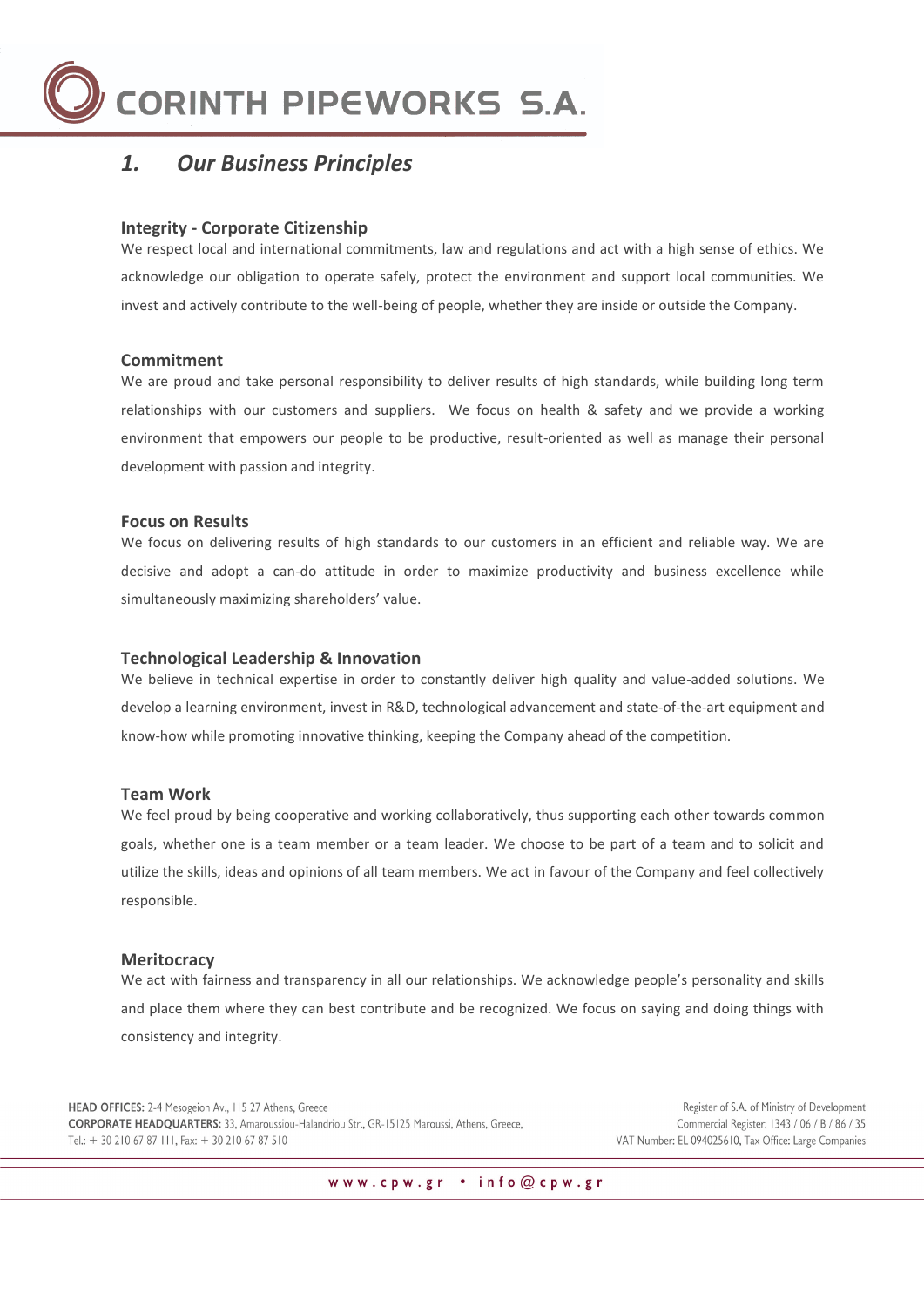# *2. Integrity and Ethical Standards*

CORINTH PIPEWORKS S.A. is committed to integrity. We conduct business with integrity and believe our business growth and success should rest on the excellence of our products and services. Bribery or any other type of corrupt practices are absolutely prohibited throughout our operations. We cannot tolerate corruption, money laundering, bribery or other illegal or unethical business activity. Our performance and competitiveness are strengthened solely through lawful conduct.

### **Gifts, Invitations, and Other Gratuities**

When it comes to gratuities in the form of gifts or invitations, we strictly ensure that no appearance of dishonesty or incorrect behaviour can arise. We do not tolerate gratuities that can raise doubt about our integrity or appear to influence business decisions.

### **Sponsorships & Donations**

In line with our corporate social responsibility, we make sponsorships and donations to promote education, culture, social or humanitarian causes, sports and environmental friendly behaviour.

#### **Ban on Corruption**

Corruption is banned by international conventions, national laws, and internal guidelines. In compliance with the anti-corruption and anti-bribery law of the countries where it operates, CORINTH PIPEWORKS S.A. does not tolerate any form of bribery among employees, business partners or any business practice that could create the impression of improper influence.

### **Money Laundering**

We do not tolerate money laundering or illicit finance and comply with all relevant laws and regulations in every jurisdiction where we conduct business. We undertake the international battle against money laundering and adopt applicable measures to comply with the relevant provisions.

#### **Fraud Prevention**

We are determined to maintain a culture of honesty and opposition to fraud and corruption and, thus, we are committed to set out the ways in which employees or other stakeholders can voice their concerns about suspected fraud or corruption.

HEAD OFFICES: 2-4 Mesogeion Av., 115 27 Athens, Greece CORPORATE HEADQUARTERS: 33, Amaroussiou-Halandriou Str., GR-15125 Maroussi, Athens, Greece, Tel.:  $+$  30 210 67 87 111, Fax:  $+$  30 210 67 87 510

Register of S.A. of Ministry of Development Commercial Register: 1343 / 06 / B / 86 / 35 VAT Number: EL 094025610, Tax Office: Large Companies

5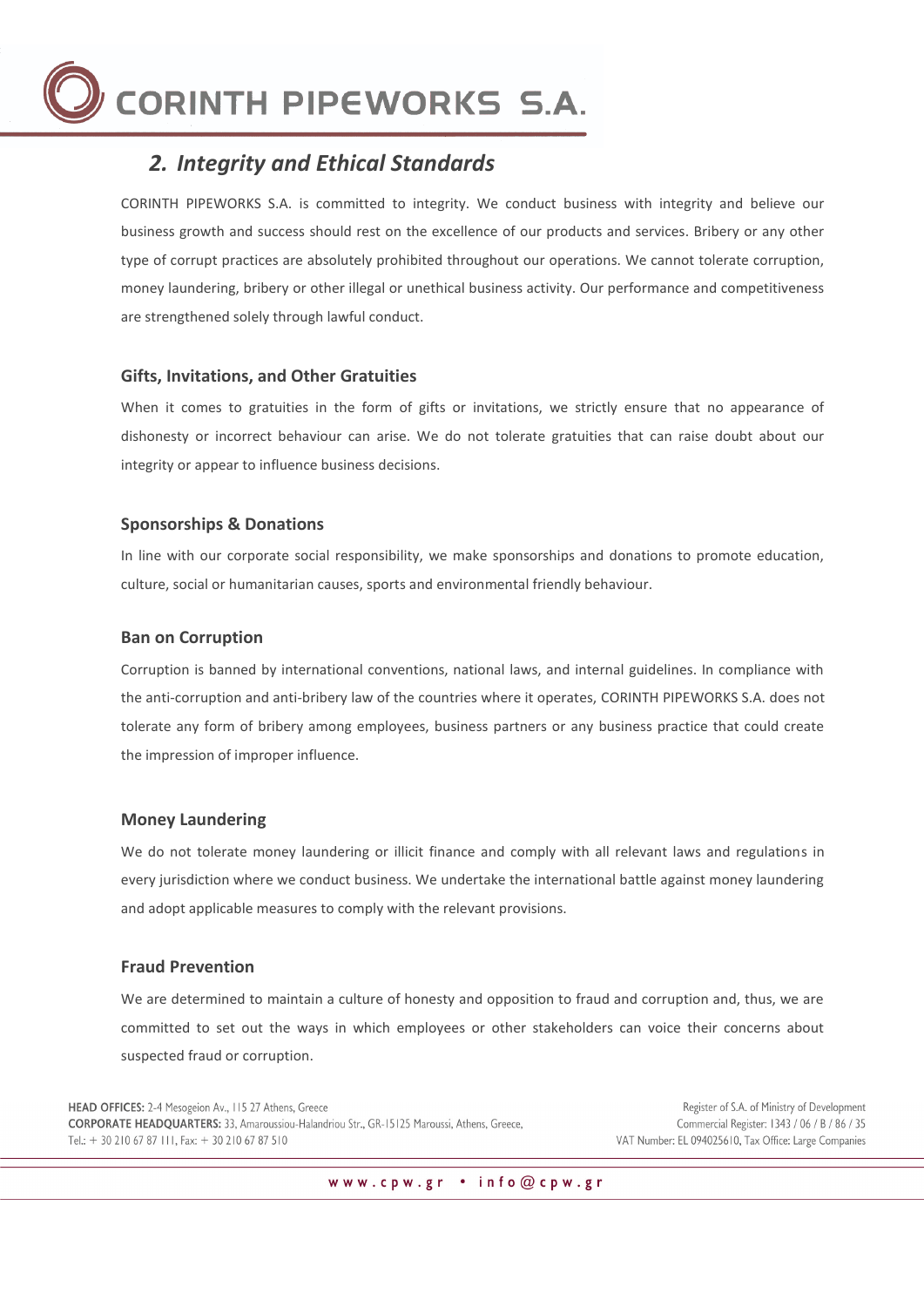Management has the primary responsibility for preventing, monitoring and rectifying fraud and potentially fraudulent behaviour and the Audit Committee has an oversight role over controls. Management establishes, implements and monitors the appropriate functions, mechanisms, policies, procedures and controls designed to assess, prevent and remediate fraud and fraudulent behaviour. Our divisions and departments are expected to implement the procedures and controls and report any misconceptions regarding their implementation and efficiency.

# *3. Legal Compliance*

All employees, officers, directors and other persons acting on behalf of the Company are expected to comply with the laws, rules and governmental regulations that apply to its businesses and to adhere to the standards and restrictions they impose. All employees are personally responsible for upholding the law and adhering to internal guidelines in their working environment. Company's top priority is to respect statutory provisions and internal guidelines, as well as to ensure the resulting lawful and correct behaviour. In cases of conflict between law and the principles contained in this code, the law shall prevail.

# *4. Conflicts of Interest*

Employees and members of the Board of Directors of the Company shall conduct their private and other external activities and financial interests in a manner that does not conflict or appear to conflict with the interests of CORINTH PIPEWORKS S.A.

Should such a conflict of interest arise, it must be reported immediately by the person subject to the conflict to his/her immediate supervisor. Moreover, all employees should disclose to a supervisor any relationship with persons or firms with whom CORINTH PIPEWORKS S.A. does business which might give rise to a conflict of interest. Such relations include a relationship by blood or marriage, partnership or investment.

# *5. Conduct toward Business Partners and Third Parties*

The Company's dealings with its business partners are characterized by fairness.

CORINTH PIPEWORKS S.A. shall not offer customers, potential customers, governments, agencies of governments, or any representatives of such entities, any rewards or benefits in violation of either applicable laws or reasonable and generally accepted business practices. Company's employees must not accept payments, gifts, or other kinds of reimbursement from a third party that could affect or appear to affect their

Register of S.A. of Ministry of Development Commercial Register: 1343 / 06 / B / 86 / 35 VAT Number: EL 094025610, Tax Office: Large Companies

6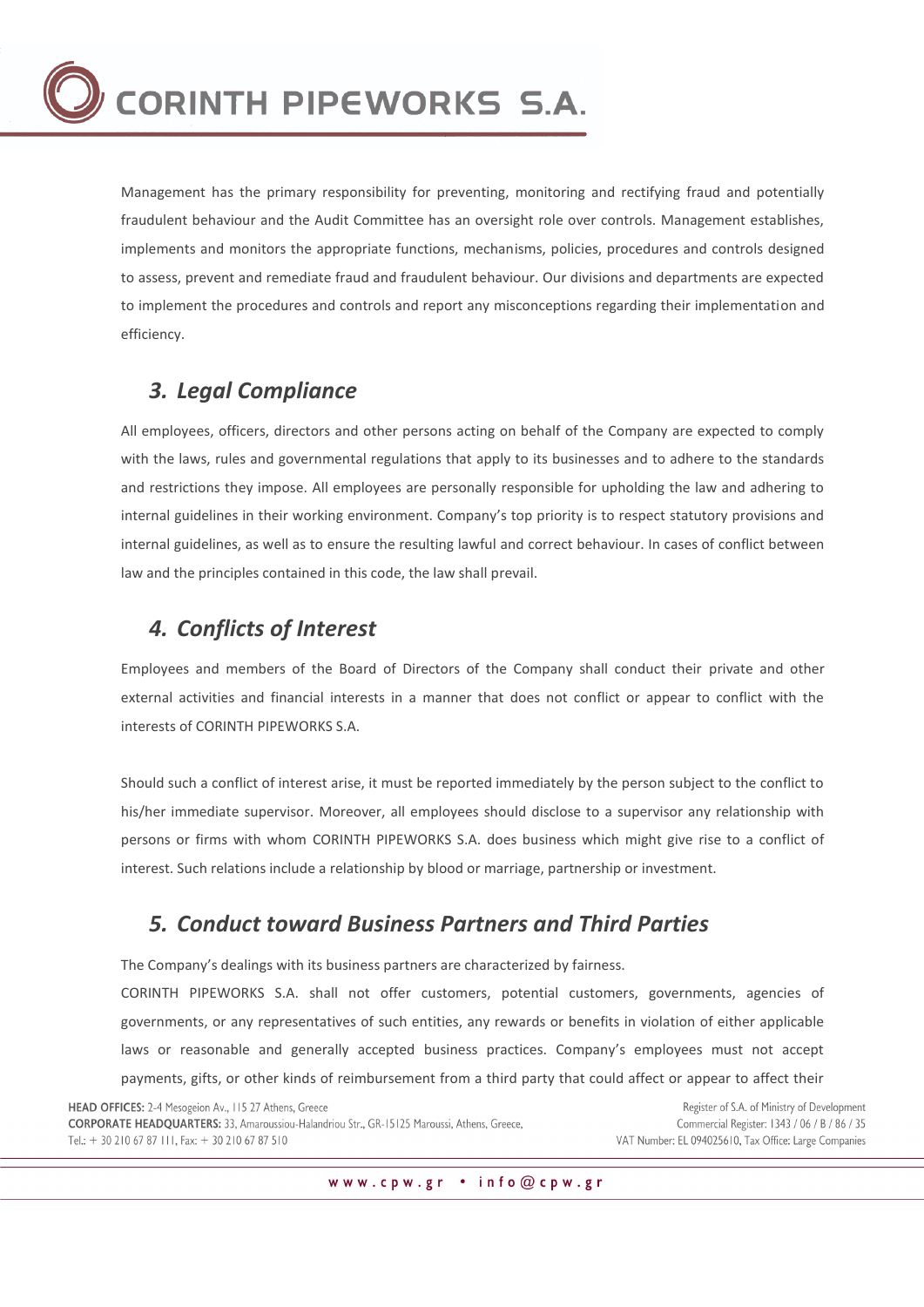

objectivity in business decisions.

We also expect our business partners to adhere to the law, generally accepted standards of social responsibility, and our basic principles of integrity.

# *6. Dealing with Information*

#### **Data Protection**

In all business processes, we guarantee the protection of rights to privacy, in conformance with applicable law. Any confidential information, trade secrets or other proprietary information about our companies, contracts, projects, financial position, customers, suppliers and partners, must be treated as Confidential Information. Such information shall not be disclosed to persons or organizations outside the Company nor disclosed to employees without proper authority.

Our employees are required for the duration of their employment with CORINTH PIPEWORKS S.A. and after termination of such employment not to disclose confidential information to any third party and to use the utmost discretion when dealing with privileged information.

CORINTH PIPEWORKS S.A. is a publicly listed company and is therefore subject to specific regulations regarding disclosure of information and insider trading.

#### **Insider Information**

Insider information is all non-public information that investors would consider significant to their investment decisions. Such insider information must be treated with strict confidentiality. It must not be made available to third parties. Acquiring or selling, or recommending the purchase or sale of securities based on insider information is prohibited.

#### **IT Security**

The availability and integrity of our IT systems is fundamental. Personal and business-related data is protected against unauthorized access, loss, or manipulation using all of the technical and organizational means available. This is performed in consideration of applicable National law.

HEAD OFFICES: 2-4 Mesogeion Av., 115 27 Athens, Greece CORPORATE HEADQUARTERS: 33, Amaroussiou-Halandriou Str., GR-15125 Maroussi, Athens, Greece, Tel.:  $+$  30 210 67 87 111, Fax:  $+$  30 210 67 87 510

Register of S.A. of Ministry of Development Commercial Register: 1343 / 06 / B / 86 / 35 VAT Number: EL 094025610, Tax Office: Large Companies

7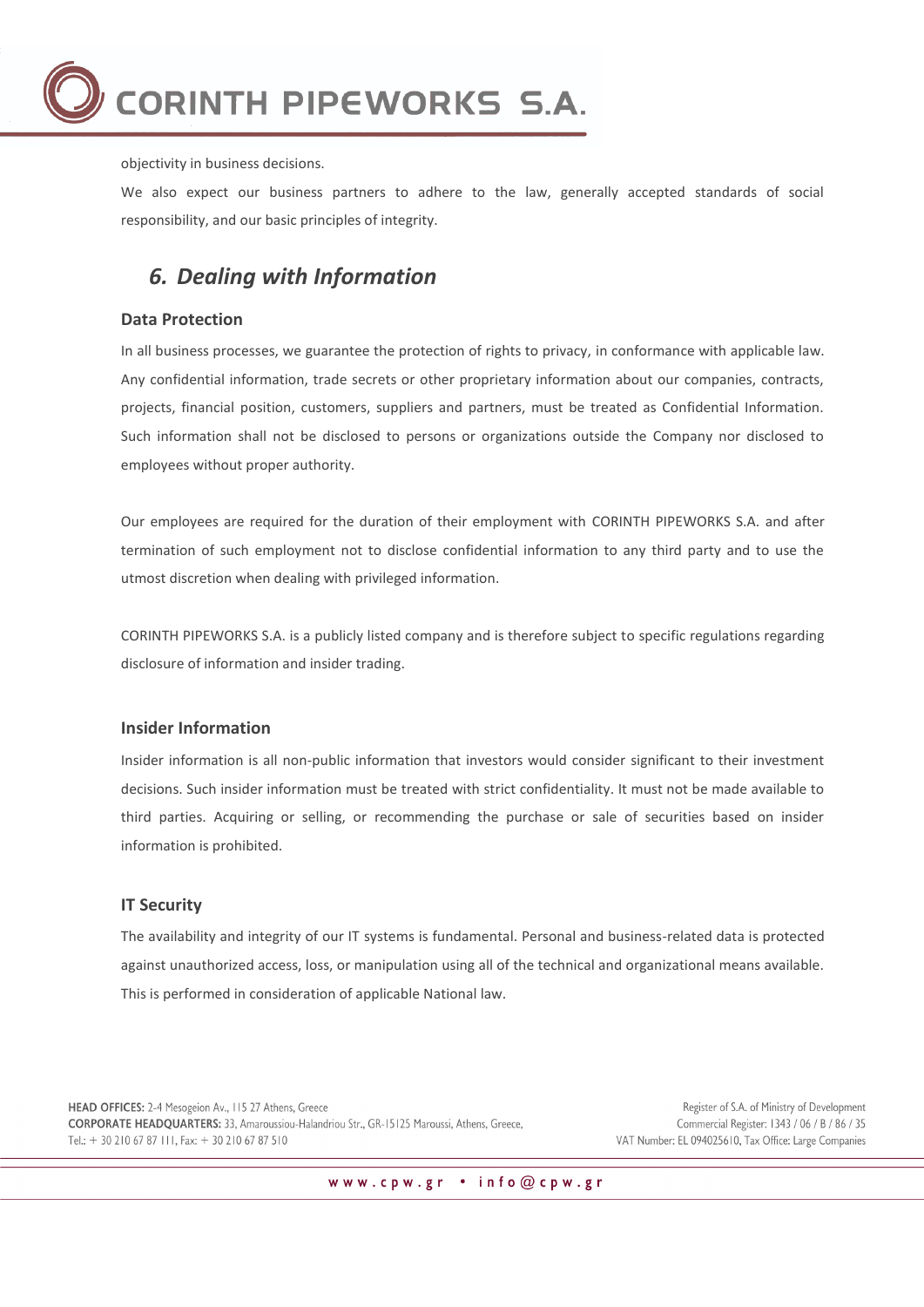

# *7. Protection of Company Property*

Employees are required to handle Company property in a responsible manner and to protect CORINTH PIPEWORKS S.A. assets against loss, damage, theft, abuse and unauthorized use. Employees are also required to respect the physical and intangible assets of our business partners.

# *8. Fair Market Behaviour*

We are committed to free enterprise and fair competition. Our competitive position is based solely on our business success factors, especially our innovative strength, quality, efficiency, reliability and fairness. Therefore, we must comply with antitrust laws when dealing with our competitors, business partners and customers.

All our employees are obliged to comply with the requirements of antitrust and competition laws. CORINTH PIPEWORKS S.A. bans any behaviour that is aimed at, or results in, the hindrance, restriction, or distortion of free and fair competition.

### *9. Human Rights and Workplace Practices*

We respect and support internationally recognized human rights. Within its sphere of influence, CORINTH PIPEWORKS S.A. supports and respects the protection of internationally proclaimed human rights and ensures that it is not complicit in human rights abuses. This includes the prevention of child and forced labor, adherence to the principles of non-discrimination in the workplace, the right of freedom of association & assembly and the right to collective bargaining.

### **Non-Discrimination**

CORINTH PIPEWORKS S.A. hires, assesses and manages in a manner that does not discriminate with regard to gender, race, religion, age, disability, sexual orientation, nationality, political opinion, union affiliation, social or ethnic origin. Workplace diversity at all levels is encouraged.

### **Equality and Equal Opportunities**

We do not tolerate any discrimination of race, gender, religion, age, nationality, social or ethnic origin, disability, belief, sexual orientation, or political and trade union engagement. These principles apply to the

HEAD OFFICES: 2-4 Mesogeion Av., 115 27 Athens, Greece CORPORATE HEADQUARTERS: 33, Amaroussiou-Halandriou Str., GR-15125 Maroussi, Athens, Greece, Tel.: + 30 210 67 87 111, Fax: + 30 210 67 87 510

Register of S.A. of Ministry of Development Commercial Register: 1343 / 06 / B / 86 / 35 VAT Number: EL 094025610, Tax Office: Large Companies

9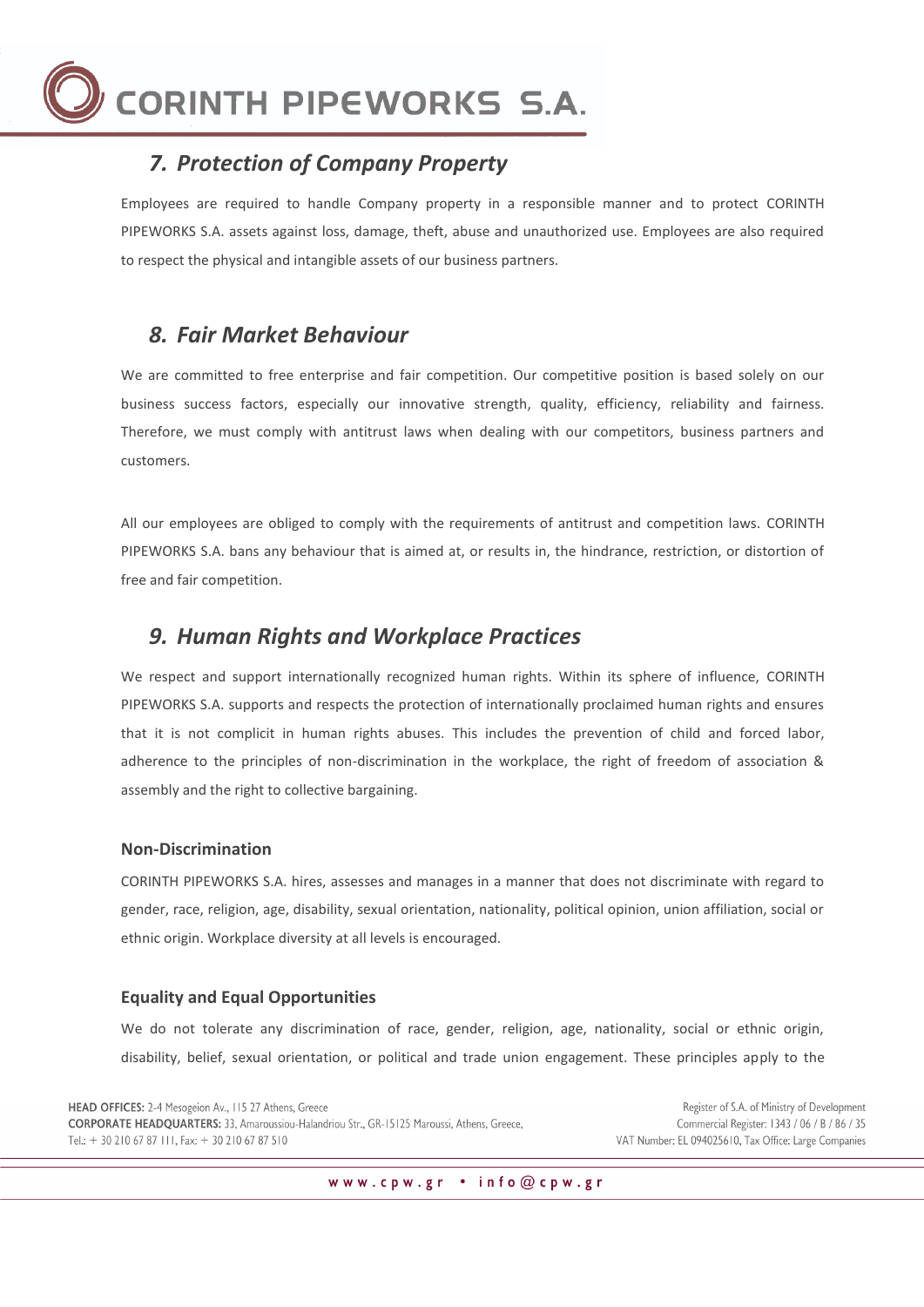

recruitment of new employees, to employees with an employment contract and to the professional promotion of our employees. The only decisive factors of employment are performance, experience, personality, efficiency, skills and qualifications.

### **Forced or Child Labour**

We reject any form of forced labour and child labour. All work performed in CORINTH PIPEWORKS S.A. must be voluntary. No form of forced, compulsory or child labour is tolerated at CORINTH PIPEWORKS S.A.. The minimum employment age is 18.

#### **Harassment**

We work together toward solutions that benefit our business and our stakeholders. Harassment (including all forms of sexual harassment and harassment based on other legally protected categories), bullying, rude or disrespectful behaviour and lewd comments are not allowed, and CORINTH PIPEWORKS S.A. prohibits any acts or threats of violence while conducting business on or off Company property.

### *10. Occupational Health and Safety*

CORINTH PIPEWORKS S.A. secures that all employees and business partners working at the Company's facilities are provided with a healthy and safe working environment in accordance to internationally recognized standards (OHSAS 18001). The Company controls hazards and takes all necessary precautionary measures against accidents and occupational diseases. All workers are systematically provided with proper and regular training to ensure that they are adequately educated on health and safety issues.

### *11. Environmental Protection*

Our goals are to minimize environmental impact, continuously improve our environmental performance and promote environmental responsibility in our culture. The Company takes a precautionary approach towards environmental challenges by undertaking initiatives to promote greater environmental responsibility, by encouraging the development and incorporation of environmentally friendly technologies. The Company acts and is certified in accordance to internationally recognized environmental standards (ISO 14001). We routinely audit, follow up and report on the Company's environmental performance, with particular emphasis on evaluating the potential risks of existing and future products and operations.

HEAD OFFICES: 2-4 Mesogeion Av., 115 27 Athens, Greece CORPORATE HEADQUARTERS: 33, Amaroussiou-Halandriou Str., GR-15125 Maroussi, Athens, Greece, Tel.: + 30 210 67 87 111, Fax: + 30 210 67 87 510

Register of S.A. of Ministry of Development Commercial Register: 1343 / 06 / B / 86 / 35 VAT Number: EL 094025610, Tax Office: Large Companies

9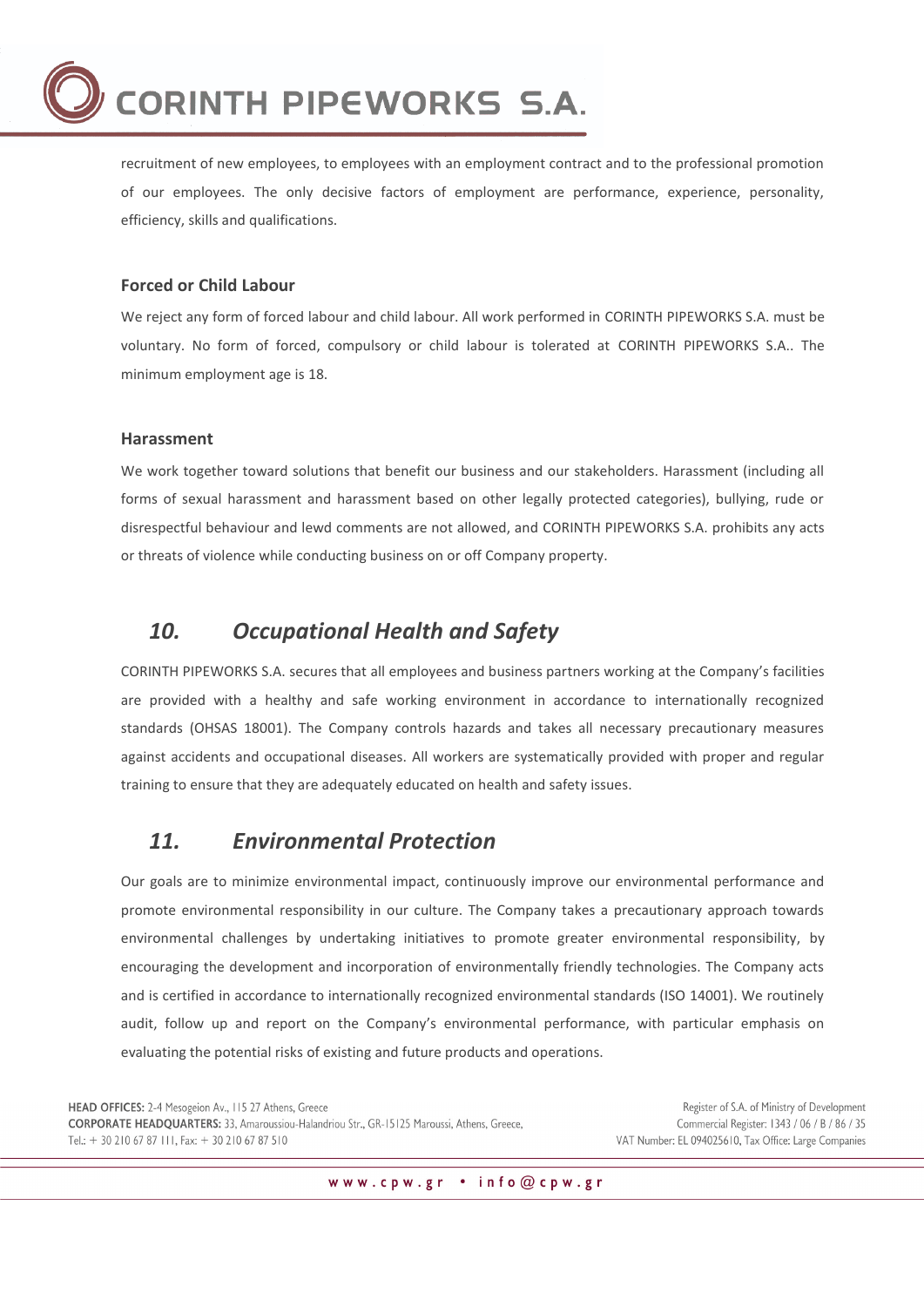

### *12. Stakeholder Communications*

CORINTH PIPEWORKS S.A. encourages an ongoing dialogue with its stakeholders. Our Company's long term profitability and sustainability is dependent on proactive and constructive dialogue with relevant stakeholders. We will openly display our rational in order to strengthen the dialogue with each stakeholder group and thus expect the same attitude from our stakeholders.

We are committed to a two-way and on-going communication with all our stakeholders in order to identify and record their needs and expectations. Development of mutual trust relations with stakeholders makes a significant contribution to meeting the Company's Sustainable Development objectives.

# *13. Accounting and Reporting*

The integrity of financial reporting is crucial to ensure the proper management of the Company as well as fair and accurate financial disclosures. All financial transactions by the Company are always reported in accordance with generally accepted accounting practices, and accounting records show the nature of all transactions in a correct and non-misleading manner. CORINTH PIPEWORKS S.A. provides disclosure that is transparent, truthful, relevant, comprehensive and timely.

Both internal and external data acquisition, records, and reports must be truthful, correct, and complete. We expect our employees and officers who prepare accounting records to exercise the utmost care in all processes as well as to observe international standards. This particularly includes complying with generally accepted accounting principles.

# *14. Responsibility of Managers and Employees*

It is the responsibility of CORINTH PIPEWORKS S.A. managers to communicate and demonstrate the content as well as the spirit of this document within their business units, and to encourage employees to reveal behaviour that may be non-compliant with these principles. Explicit or implicit approval of questionable actions will not be tolerated.

Special training courses for all employees are regularly offered on certain subjects (such as product liability, anti-trust, labour and employment, and environmental law) and in selected critical areas (such as sales and

HEAD OFFICES: 2-4 Mesogeion Av., 115 27 Athens, Greece CORPORATE HEADQUARTERS: 33, Amaroussiou-Halandriou Str., GR-15125 Maroussi, Athens, Greece, Tel.: + 30 210 67 87 111, Fax: + 30 210 67 87 510

Register of S.A. of Ministry of Development Commercial Register: 1343 / 06 / B / 86 / 35 VAT Number: EL 094025610, Tax Office: Large Companies

10